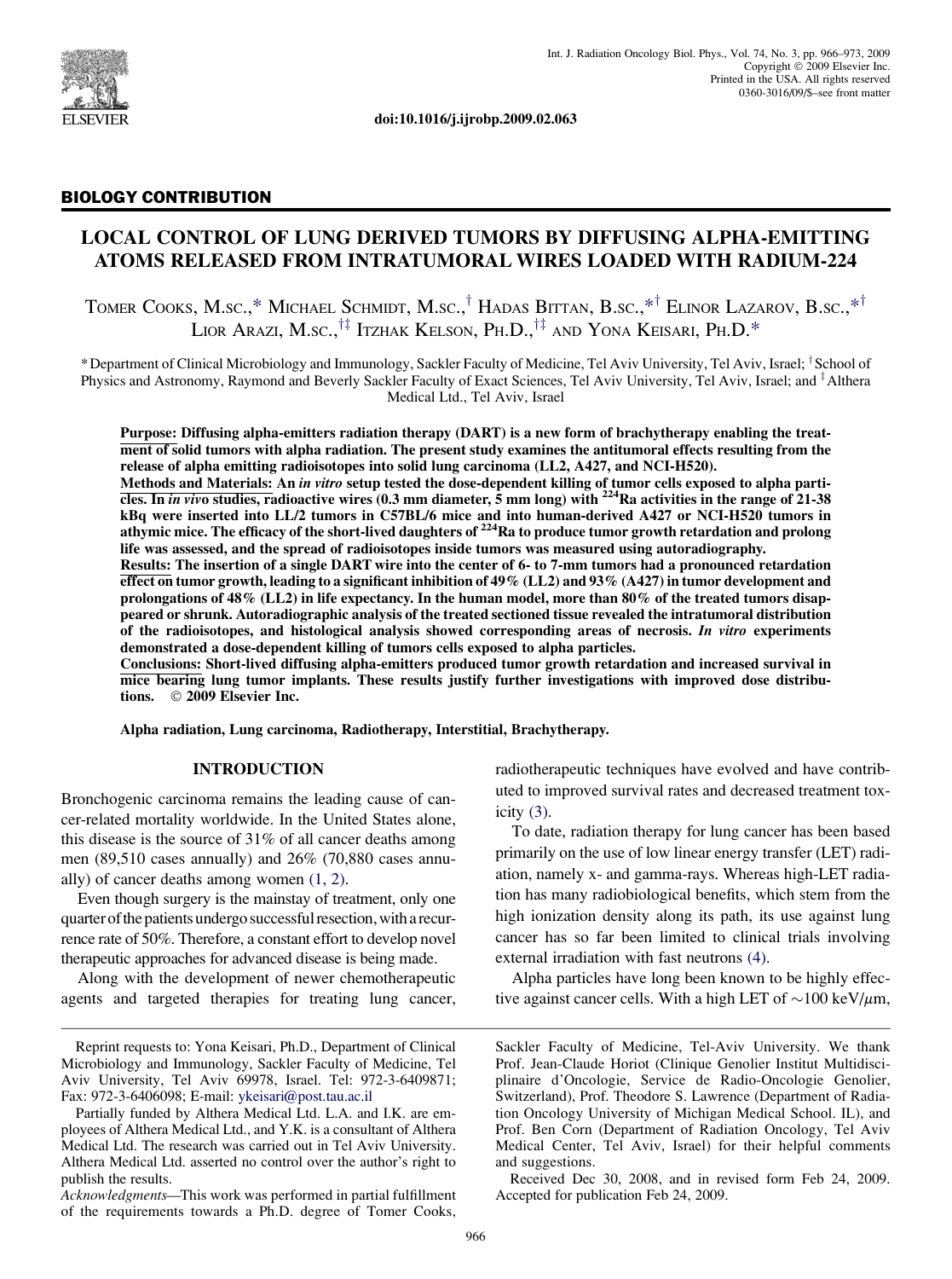no more than a few alpha particle tracks passing through the nucleus are required for cell inactivation. DNA lesions induced by alpha particles are significantly more complex and difficult to repair than those arising from low-LET irradiation [\(5, 6\).](#page-7-0) As with all high-LET radiations, the biological effect of alpha particles does not require the action of free radicals and is thus largely independent of the oxygenation state of the cell, making hypoxic cells nearly as sensitive to irradiation as cells with normal oxygen levels [\(7, 8\)](#page-7-0). In contrast to low-LET radiation, the biological effect of alpha radiation is largely independent of the dose rate and is significantly less sensitive to variation in the cell age in the mitotic cell cycle [\(9, 10\).](#page-7-0) Finally, the short range of alpha particles (less than 100  $\mu$ m in tissue) may—in principle—guarantee that healthy tissue lying outside of the target zone is spared.

In spite of their many radiobiological merits, when it comes to practical utilization in cancer treatment, the short range of alpha particles has constituted an Achilles heel. The range problem has so far limited the utilization of alpha particles (in preclinical and clinical investigations) to the treatment of malignancies characterized by single cells, micrometastases, or microscopic cell clusters, using monoclonal antibodies or peptides tagged with alpha emitters as targeting vectors [\(11\)](#page-7-0). Until recently, the treatment of solid tumors was considered to lie outside of the scope of alpha particle irradiation.

In previous articles [\(12–14\),](#page-7-0) we described a new form of brachytherapy, which allows the treatment of solid tumors by alpha particles. The method, named diffusing alphaemitters radiation therapy (DART), relies on the utilization of implantable radioactive sources that carry small activities of radium-224  $(^{224}$ Ra, 3.7 days half-life), incorporated into their surface. When  $224$ Ra decays, it emits into the tumor its short-lived progeny: radon-220  $(^{220}$ Rn, 55.6-s half-life), polonium-216 ( $^{216}$ Po, 0.15-s half-life), and lead-212 ( $^{212}$ Pb, 10.64-h half-life), which leave the source by virtue of their recoil energy. 224Ra itself remains fixed to the source at a typical depth of a few nanometers. The radionuclides released from the source disperse in its vicinity by diffusive and convective processes, leading to the formation of a high-dose region through their alpha decays. The typical size of this region, as observed in squamous cell carcinoma tumors [\(12\)](#page-7-0), is approximately 5–6 mm for sources carrying a few dozen kBq of  $2^{24}$ Ra, indicating that tumor coverage may be achieved by an arrangement of sources placed a few mm apart. The rapid falloff of the dose field suggests that the dose will be highly localized, with minimal irradiation to adjacent healthy tissue. It was shown that although some of the lead-212 activity leaves the tumor through the blood, the resulting dose to all organs can be expected to be low enough to enable a safe treatment of tumors.

The application of DART against experimental squamous cell carcinoma tumors has spurred us to investigate its efficacy in experimental models of lung carcinoma. Proving that alpha particles introduced into lung tumors by this method could eradicate the malignant tissue is a vital stage in the development of a clinical tool, which would involve this high-LET–based technology with advanced navigation and source placement techniques.

### METHODS AND MATERIALS

### Cell culture

The Lewis lung carcinoma (LL2) cell line was provided by Prof. E. Flescher from the Department of Clinical Microbiology & Immunology in Tel Aviv University. A427 (cat. no. HTB-53) and NCI-H520 (cat. no. HTB-182) cell lines were purchased from the American Type Culture Collection (Manassas, VA).

All cultures were grown in RPMI-1640 media (Gibco, Israel) supplemented with 10% fetal calf serum, sodium pyruvate (1 mM), non-essential amino acids (1%), L-glutamine (2 mM), penicillin (100 U/mL), and streptomycin (100  $\mu$ g/mLE). (All supplemental materials purchased from Biological Industries, Beit Haemek, Israel.)

#### Radioactive microplates

An in vitro irradiation setup was developed, in which LL2 or A427 cells seeded in a 96-well microplate (Corning, Corning, PA) were allowed to grow under continuous irradiation by alpha particles, emitted along the decay chain of <sup>224</sup>Ra atoms implanted on the well bottoms.  $2^{24}$ Ra implantation took place before cells were seeded and was carried out inside a vacuum chamber, using a column of eight unsealed surface sources of 228Th, fitting a single column of the microplate. The  $^{224}$ Ra activity densities on the well bottoms were set by the duration of exposure to the <sup>228</sup>Th sources.

#### Cell proliferation assay

The antiproliferative effects of alpha particles on cell cultures were determined using the XTT assay (Cell Proliferation Kit, Biological industries, Beit-haemek, Israel). Cells were seeded in 96-well microplates implanted with escalating 224Ra activities (radioactive microplates), ranging from 0.06 to 2 Bq/mm<sup>2</sup>. Cells were allowed to grow for 24 h, 48 h, or 72 h, after which the activated XTT mixture was added to a final concentration of 0.33 mg/mL according to the manufacturer's instructions. After 2 h of incubation, absorbance was analyzed using spectrophotometer (VersaMax, Molecular Devices, Sunnyvale, CA) at 475 nm. Viability was expressed as the ratio between the measured optical density of irradiated cells and the average optical density of the nonirradiated controls.

#### Kapton wells irradiation setup

A second setup for in vitro irradiation by alpha particles relied on short exposures of cells, seeded on a  $7.5-\mu m$  thick Kapton (polyamide) foil (Dupont, Luxembourg), to alpha particles emitted by a sealed 228Th source [\(14\).](#page-7-0) Cells were seeded on the Kapton foil at a density of  $3 \times 10^5$  cells/well and exposed to the alpha particle flux 24 h later. Exposure was performed by positioning the cells seeded on the foil 10 mm above the  $228$ Th source in air. Exposure times were 0, 1, 2, 3, 4, and 6 min, with an average flux of 1.9  $\times$  $10^4$  alpha particles/mm<sup>2</sup>/min<sup>-1</sup> across the exposed area (as determined by an alpha-spectroscopy setup based on an EG&G alpha particle detector). The calculated average dose rate, based on a Monte Carlo calculation (not shown) performed using the SRIM-2003 code [\(15\),](#page-7-0) was 0.5 Gy/min.

### Colony formation assay

Immediately after being irradiated in the Kapton wells, the cells were harvested and plated sparsely in 10-cm culture dishes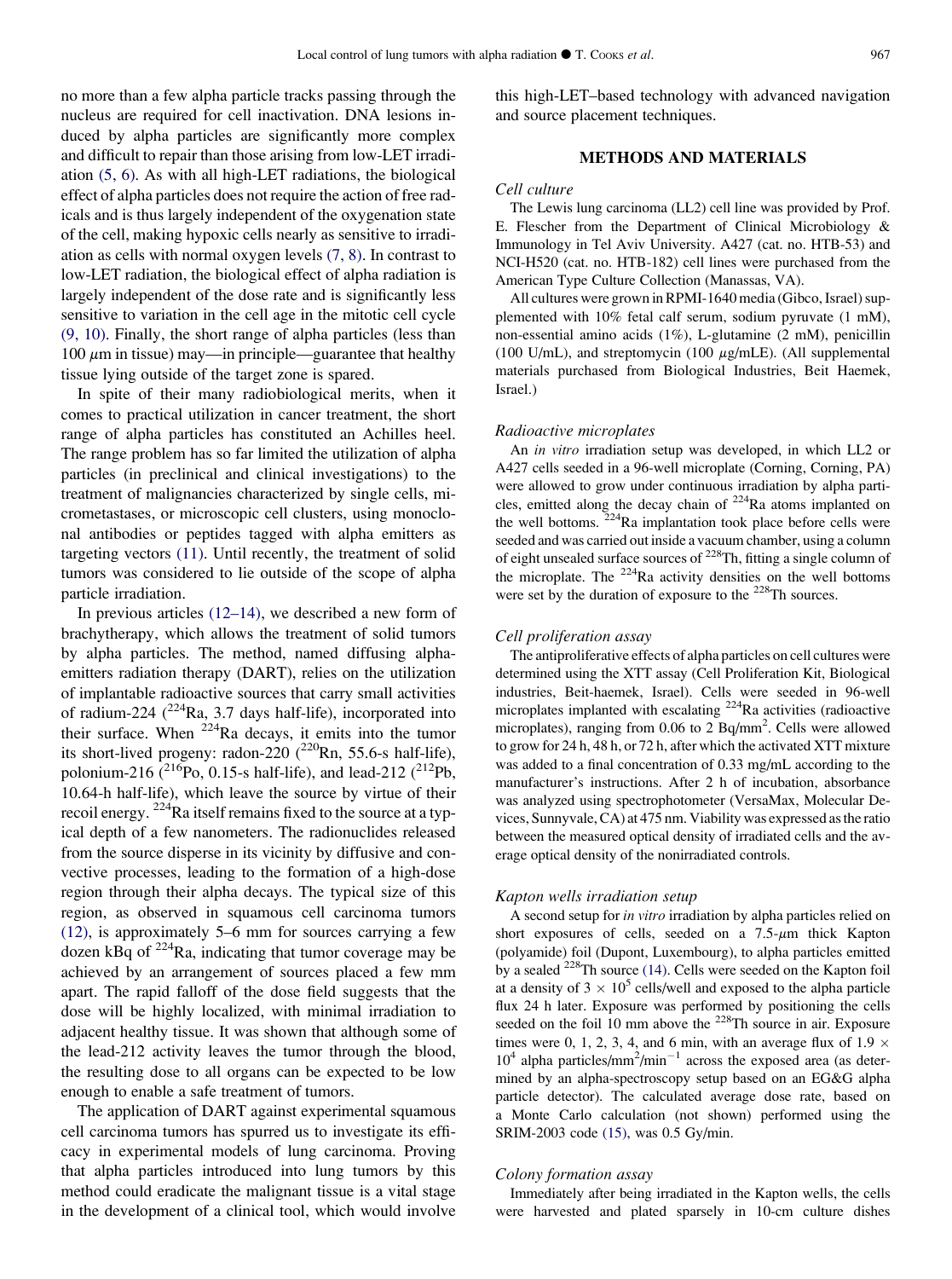(Corning), followed by a 6-day incubation to allow for colony formation. The colonies were then fixed in methanol and stained using the Hemacolor method [\(16\).](#page-7-0) Cells were counted manually in a double-blind manner and colonies were determined as positive when they contained more than 50 cells. The surviving fraction was calculated as the ratio between the number of viable colonies in a given Petri dish (containing irradiated cells) and the average number of colonies in the control dishes. The data was fitted by a pure exponential function  $S(D) = e^{-D/D_0}$  in a least-squares procedure.

### Tumor cell inoculation

Male C57BL/6 mice (8–12 weeks old) were obtained from the breeding colony of Tel-Aviv University, Israel. Athymic nude mice were obtained from Harlan (Rehovot, Israel). Animal care and experimentation was carried out in accordance with Tel-Aviv University guidelines. All surgical and invasive procedures were held under anesthesia using Ketamin (100 mg/kg, Fort Dodge, IA) and xylazine hydrochloride (10 mg/kg, VMD, Arendonk, Belgium) solution in 0.25 mL of phosphate-buffered saline. Animals were inoculated subcutaneously with  $5 \times 10^5$  LL2 cells (C57Bl/6 mice) or  $5 \times 10^6$  A427 / NCI-H520 cells (nude mice), in 0.2 mL HBSS (Biological industries, Beit Haemek, Israel) into the low lateral side of the back. Local tumor growth was determined by measuring three mutually orthogonal tumor diameters with a digital caliper (Mitutoyo, Onomy, Japan). The volume of tumor was calculated using the formula:  $V = (\pi/6) \cdot D_1 D_2 D_3$ , where  $D_1$ ,  $D_2$ ,  $D_3$  stand for the measured diameters

## $224$ Ra-loaded wire (DART wire) preparation

 $224$ Ra-loaded wires were prepared using a  $228$ Th generator as de-scribed elsewhere [\(12\)](#page-7-0). Positive  $2^{24}$ Ra ions emitted by recoil from a surface layer containing 228Th, were electrostatically collected near the tip of a thin stainless steel wire (0.3 mm in diameter) (Golden Needle, China). The wires were then heat-treated to induce radium diffusion to a typical depth of 10–20 nm. The 224Ra-impregnated wires were characterized by an alpha particle detector to determine their  $^{224}$ Ra activity and release rate of  $^{220}$ Rn. The wires used in the in vivo experiments had  $^{224}$ Ra activities in the range of 21.3–35.7 kBq, with  $^{220}$ Rn desorption probabilities of 31–38%.

### Wire insertion

Wires, either loaded with  $224$ Ra or inert, cut to a length of 5–6 mm, were placed near the tip of a 23G needle attached to a 2.5 mL syringe (Picindolor, Rome, Italy) and inserted into the tumor by a plunger placed internally along the syringe axis.

## 212Pb autoradiography

The size of the high-dose region created by the DART source is determined by the dispersion of the recoiling daughters of  $224Ra$ <sup>220</sup>Rn,  $216P_0$ , and  $212P_0$  inside the tumor. The spread of radioactivity was measured by an autoradiography technique, as de-scribed elsewhere [\(12\)](#page-7-0). Briefly, several days after a  $^{224}$ Ra-loaded source was inserted into the center of a given tumor, the tumor was excised (as a whole), the source was extracted and the tumor was fixed in 4% formaldehyde (for 24–48 h). Histological sections  $(5-10 \mu m)$  thick) were then cut and placed on glass slides. These were laid on a phosphor-imaging plate (BAS-TR2040S, Fujifilm, Japan), for 10–15 h. The phosphor-imaging plate was then scanned by an image reader (BAS-2500, Fujifilm, Japan). The recorded intensity patterns were converted to 212Pb activity using 212Pb calibration samples, which were laid along with the tumor sections on the imaging plate. <sup>212</sup>Pb activity was then converted to dose estimates. The same histological sections measured on the imaging plate were later stained with hematoxylin-eosin (Surgipath, Richmond, IL) for tissue damage detection, to be correlated with the activity distribution measurements.

#### Statistical analysis

The statistical significance  $(p \text{ value})$  of the differences between tumor volumes in the various groups was assessed by applying Student's two-sided t-test and repeated measures analysis of variance. Survival analysis (Mantel-Cox test) was carried out using Statsoft Statistica 7.0.

### RESULTS

## Inhibition of cell proliferation and colony formation ability by alpha particles

A427 and LL2 cells were exposed to alpha particles in radioactive microplates. The results of these experiments indicated that cell proliferation was progressively inhibited by exposure to higher activity levels and longer exposure periods. [Figure 1](#page-3-0) describes the dependence of cell viability on both the  $^{224}$ Ra activity and duration of exposure. For example, exposure to 2 Bq/mm<sup>2</sup> for 24 h resulted in toxicity levels of 37% (LL2, [Fig. 1](#page-3-0)A) and 61% (A427, [Fig. 1B](#page-3-0)) (with toxicity defined as one minus the viability). This effect increased to 83% ([Fig. 1](#page-3-0)A, B) when cells were incubated for 72 h.

The colony formation assay described in the material and methods was used to calculate the mean lethal dose  $D_0$  for LL2 (0.8 Gy) and NCI-H520 (1.5 Gy) cells [\(Fig. 2](#page-4-0)A). In [Fig. 2](#page-4-0)B, there is an example of the colonies formed by LL2 cells exposed to escalating doses.

Spatial dose pattern spreading of radioactive atoms from 224Ra wires inserted into lung tumors

The spatial <sup>212</sup>Pb activity distribution and corresponding estimated dose was determined in seven LL2 tumors. [Figure 3](#page-5-0) shows the calculated dose map after 4 days from source insertion to tumor excision, and hematoxylin-eosin staining of a section taken from a tumor treated by a source carrying 32.7 kBq  $^{224}$ Ra (with a  $^{220}$ Rn desorption probability of 34%). The resulting dose maps were used to calculate the effective diameter of the region for which the asymptotic alpha particle dose (from source insertion to infinity) delivered by  $^{212}$ Bi and  $^{212}$ Po exceeds 5, 10, and 20 Gy. For tumors treated by sources with initial  $^{220}$ Rn release rate of 0.22–0.6 (expressed in  $\mu$ Ci), the effective diameter corresponding to 10 Gy/ $\mu$ Ci was in the range of 4.3–4.7 mm. The asymptotic effective doses for 5 Gy and 20 Gy were 4.8 mm and 4.05 mm, respectively.

## Effect of a single  $^{224}$ Ra wire on the development of murine lung carcinoma tumors in C57BL/6 mice

LL2-bearing mice were treated using a single interstitial 224Ra wire (DART wire) per animal. Wire insertion was performed when tumors reached an average diameter of 6–7 mm (longest diameter) and subsequent monitoring of both tumor volume and survival was conducted 3 times per week. Mice were divided randomly to three treatment group as follows: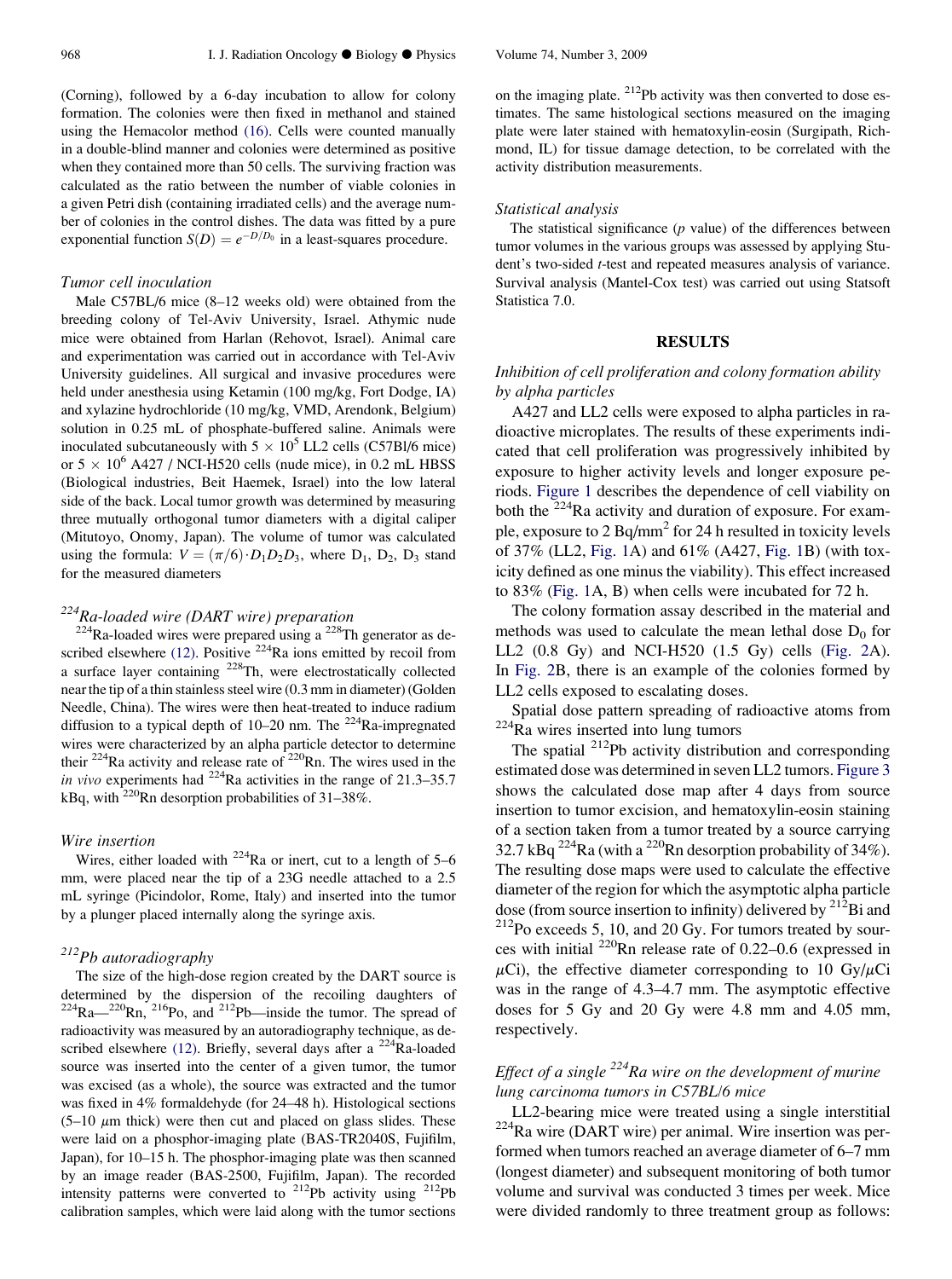<span id="page-3-0"></span>

Fig. 1. (A) LL2 cells irradiated using <sup>224</sup>Ra implanted microplates for different durations. (B) A427 cells irradiated using <sup>224</sup>Ra-implanted microplates for different durations. (C) Photos of both cell lines: LL2 (×4)

*not-treated* group, consisting of tumor-bearing mice  $(n = 7)$ that received no treatment throughout the experiment; inert group consisting of tumor-bearing mice  $(n = 20)$  that were treated with non-radioactive wires identical in shape to the DART wires;  $^{224}Ra$  wire group consisting of tumor bearing mice ( $n = 16$ ) treated with a single DART wire each. A significant tumor growth arrest was detected in the  $^{224}$ Ra wire treatment group compared with both control groups. Twenty-one days posttreatment, the average tumor volumes of 224Ra wire treated mice, was at least 39% lower then both inert and not-treated groups ([Fig. 4](#page-5-0)A) with statistical significance Pv lower than  $0.01$ . The <sup>224</sup>Ra wire treatment also affected life expectancy: [Figure 4B](#page-5-0) reveals that the mean survival of animals treated with  $224$ Ra wires was increased by 31% and 44% compared with not-treated and inert groups, respectively. The statistical analysis comparing the  $2^{24}$ Ra wire group with each of the controls led to  $Pv < 0.05$ , whereas this value was 0.53 between inert and not-treated.

## Effect of a single  $^{224}$ Ra wire on the development of human lung carcinoma tumors in nude mice

After the assessment of the efficacy of a single DART wire in a murine model of lung carcinoma, a line of experiments was dedicated to a tumor derived from a human malignant tissue. We transplanted either A427 or NCI-H520 tumor cells in athymic nude mice and when tumors reached 6 mm (average diameter) we treated them with a single radioactive wire  $(^{224}$ Ra wire group) and monitored tumor development and survival compared to a group treated with inert wires (inert group). For the A427 model, the difference in tumor growth rate between the two treatment groups existed since the day of the treatment and increased with time. Whereas in the Inert treated group ( $n = 15$ ), tumor volumes grew bigger in all the animals, 100% of the tumors receiving a <sup>224</sup>Ra wire ( $n = 14$ ) shrunk at the initial phase of the experiment (first 7 days). Furthermore, 57% of the  $^{224}$ Ra wire–treated tumors were completely eradicated during 120 days of inspection (exper-imental end point) as could be seen in [Fig. 5A](#page-6-0) ( $Pv < 0.001$ ). The difference between both groups remained robust when survival was examined [\(Fig. 5](#page-6-0)B). Eighty-five days after tumor transplantation, 53% of the animals in the inert group died, whereas all of the 224Ra wire–treated mice were still alive. When all inert group mice died (after 106 days), 65% of the <sup>224</sup>Ra wire treatment group survived (Pv  $< 0.001$ ). [Figure 6](#page-6-0) presents photos of nude mice 29 days after treatment with either an inert wire (a) or a  $^{224}$ Ra wire (b). When mice bearing the NCI-H520 tumors were treated ( $n = 6$  for each group), the effect was more moderate and the most prominent effect was recorded 20 days after the treatment, because  $^{224}$ Ra wire–treated tumors showed growth inhibition of 42% compared with the inert group [\(Fig. 5C](#page-6-0)) with  $Pv = 0.106$ .

### DISCUSSION

It was commonly hypothesized that alpha particles fail to serve as a suitable radiation modality for solid tumors from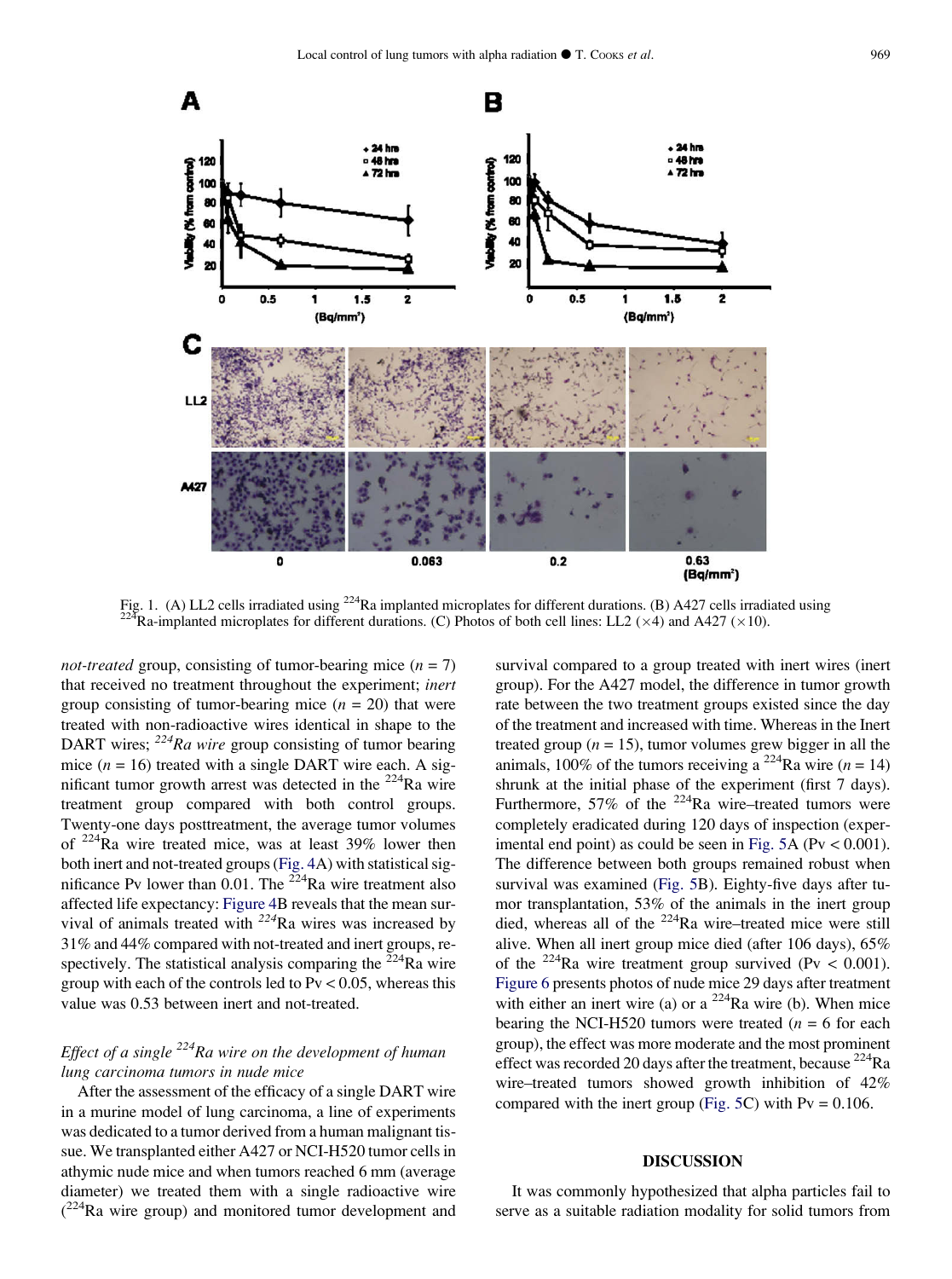<span id="page-4-0"></span>

Fig. 2. Colony formation of cells irradiated with escalating intensities of alpha particles fluxes. (A) The logarithmic fraction of formed colonies (LL2 compared with NCI-H520) in respect of nonirradiated controls. (B) Stained LL2 colonies in 10-cm Petri dishes: 0, 0.5, 1, 1.5, 2, and 3 Gy.

their inability to travel considerable distances in tissues. In this study, we investigated the manner in which the daughters of  $224$ Ra fixed to a thin wire can spread through a lung malignancy, killing tumor cells through their alpha decays.

The ability of increasing doses of alpha radiation to affect the survival of cultured lung cancer cells was measured, demonstrating a clear dose response which increased with alpha particle flux and exposure duration. Proliferation rates dropped to 17% of the control in both examined cell lines (LL2, A427) after exposure for 3 days to an initial  $^{224}$ Ra activity of 2 Bq/mm<sup>2</sup>. Cells were also exposed to higher doses, which were applied for shorter periods. It was found that the calculated  $D_0$  value differed substantially between the examined cell lines—0.8 Gy for LL2 cells compared with 1.5 Gy for NCI-H520.

We then examined whether the progenies of the utilized decay chain are practically able to disperses in the tumor and introduce their alpha particles to cancerous cells over therapeutically significant distances. For this purpose, we analyzed the activity profiles recorded on histological sections of treated tumors. The analysis demonstrated a rapid falloff of the dose with the distance from the source—from several thousand Gray near the source to  ${\sim}10\,\text{Gy}$  at a radial distance of 2–3 mm. The average diameter of the region subject to therapeutic dose levels (>10–15 Gy per 1  $\mu$ Ci of <sup>220</sup>Rn released from the source) was 4–5 mm. Hematoxylin-eosin staining after autoradiography demonstrated tissue necrosis over regions of comparable size.

In light of these results, we decided to study the effect that <sup>224</sup>Ra wires might have on the primary tumor volume as well as on mice survival. Murine tumors induced in C57BL/6 mice, were treated by radioactive wires and compared with two control groups, either untreated or treated with an inert wire. The  $224$ Ra wire treatment group showed significantly better performance in all measured parameters (i.e., slower tumor growth rate and increased survival). LL2 tumors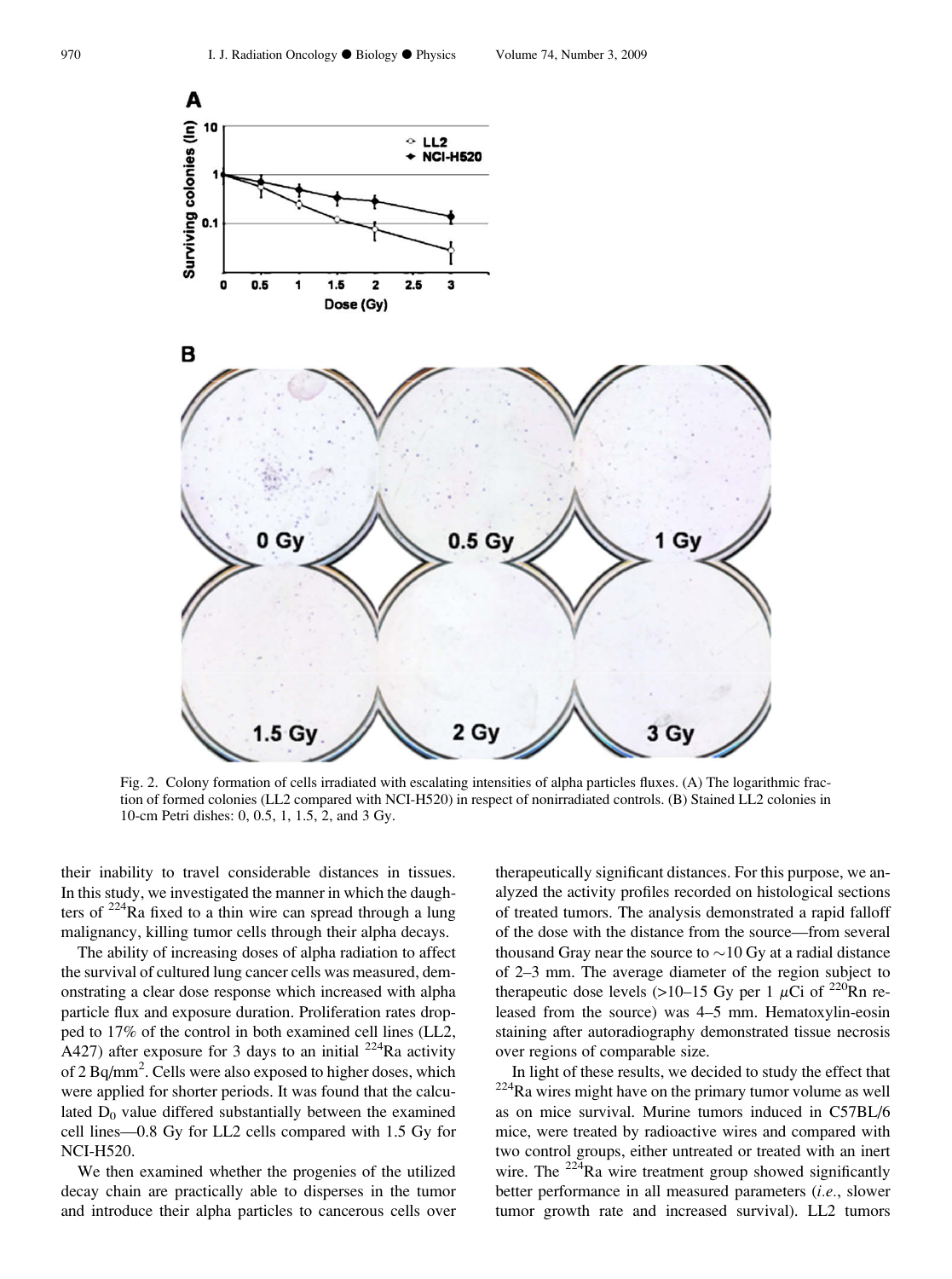<span id="page-5-0"></span>

Fig. 3. Histological section of a LL2 tumor (492 mg) treated with  $a^{224}Ra$  wire characterized with an initial  $^{220}Rn$  release of 8.14 kBq. (A) Normalized asymptotic dose. (B) Hematoxin and eosin staining.

induced in mice are aggressive and very rapidly growing, causing death as early as 14 days posttumor inoculation). Hence, improving mean survival time from 21 days (Inert group) to 30.4 days  $(^{224}$ Ra wire group) could translate into a clinically meaningful effect.

In addition, the effect in two different human models was examined. A427-derived tumors were very responsive to the intratumoral alpha irradiation. One week after the treatment, tumors were 60% smaller in the radioactive treated group compared with the control—a difference that grew larger with time. Moreover, 8 of 14 mice receiving a single  $^{224}$ Ra wire, were completely cured as opposed to none of the inert treated mice ([Fig. 5A](#page-6-0)). The NCI-H520 tumors were more resistant to the treatment, and although growth rates of tumors treated with radioactive sources were somewhat lower, no statistically significant differences were measured [\(Fig. 5](#page-6-0)C). These findings were consistent with the outcomes of the above-mentioned in vitro examinations [\(Fig. 2](#page-4-0)) showing that NCI-H520 cells were clearly less sensitive to irradiation by alpha particles.

The factors determining the relative responsiveness of a given tumor model are to be more thoroughly investigated.



Fig. 4. Single <sup>224</sup>Ra wire intratumoral insertion for murine tumors. C57BL mice bearing LL2 tumors treated with a single  $^{224}$ Ra wire and monitored for tumor growth and survival. Tumors were treated 7 days after tumor inoculation by the time tumors reached the size of 6–7 mm (average diameter). (A) Tumor development (standard errors are distinguished by bars). (B) Survival curve.

On the cell level, microarray analyses gathered along recent years provide insights regarding genes determining the relative radiosensitivity of a given culture. The vast majority of these genes are associated with DNA repair, apoptosis, growth factor, signal transduction, cell cycle, and cell adhesion [\(17\).](#page-7-0) A comparative study including cell lines of different alpha-radiation responsiveness is being conducted by our group examining the possible role of these factors. Another major point to be addressed is what can influence the dispersion pattern of the decay products of  $224$ Ra inside the tumor. Elucidating the role of parameters such as tissue fluidity [\(18\)](#page-7-0) or generic vascularity [\(19\)](#page-7-0) may help predict in the future whether a given tumor is a suitable candidate for DART. Furthermore, insights into the mechanisms controlling the radioactive spread and its effects in the malignant tissue might lead to the improvement of this technique.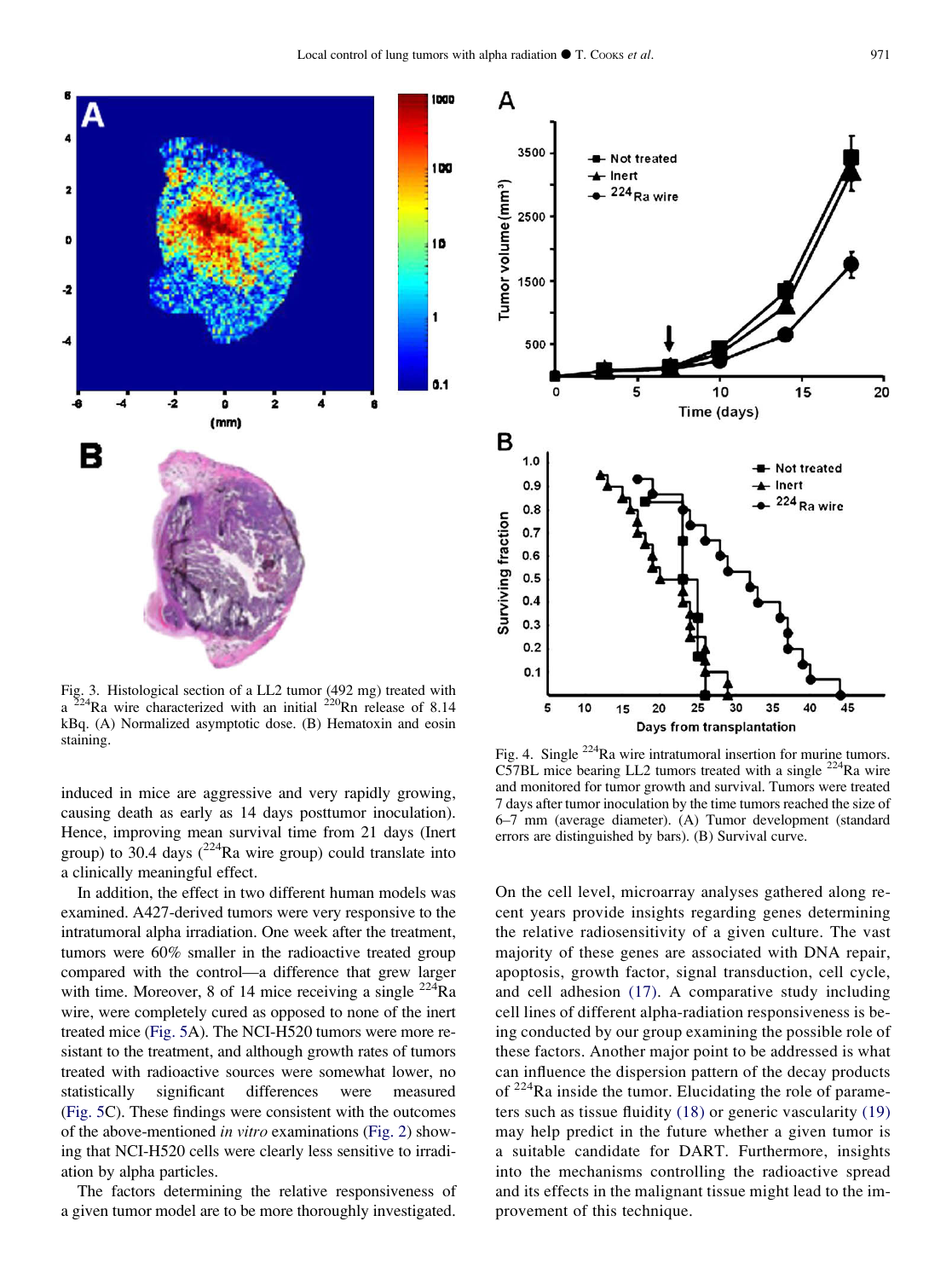<span id="page-6-0"></span>

Fig. 5. Single 224Ra wire intratumoral treatment of human derived tumors. Nude mice bearing A427 or NCI-H520 tumors treated with a single <sup>224</sup>Ra wire and monitored for tumor growth and survival. Tumors were treated when they reached the size of 5–6 mm (average diameter). (A) A427 tumor development (standard errors are represented by bars). (B) NCI-H520 tumor development (standard errors are represented by bars). (C) A427 survival curve.

In most cases, lung cancer is incurable, even though current treatments can prolong life and enhance its quality [\(20, 21\).](#page-7-0) Most of the efforts are dedicated to avoiding normal lung irradiation and allowing increasing dose and decreasing



Fig. 6. (A) Inert treated mouse 29 days after tumor transplantation. (B) 224Ra-wire treated mouse 29 days after tumor transplantation (27.2 kBq).

normal tissue toxicity. A major problem remains local tumor control and therefore new methods of delivering radiotherapy have been sought, including protons and carbon ions [\(22–24\)](#page-7-0). Treating lung tumors with alpha particles should help to minimize the extent and severity of pulmonary injury. Such treatment could be delivered as a boost treatment to residual disease to enhance the chance of local control without increasing the risks of late radiation damage. It could also be proposed to patients with localized lung cancer, not amenable to surgery because of severe comorbidities.

To conclude, our findings show that alpha-emitting daughter atoms of 224Ra were able to travel considerable distances inside lung carcinoma derived tumors, forming a region of destructive high-LET dose through their alpha decays and inducing local tumor control. The practical utilization of DART in the treatment of lung cancer evidently calls for the development of suitable delivery mechanisms that will allow for the placement of multiple sources inside the target region without the risk of lung puncture and collapse. Although technically challenging, such delivery schemes can rely on existing medical navigation technologies.